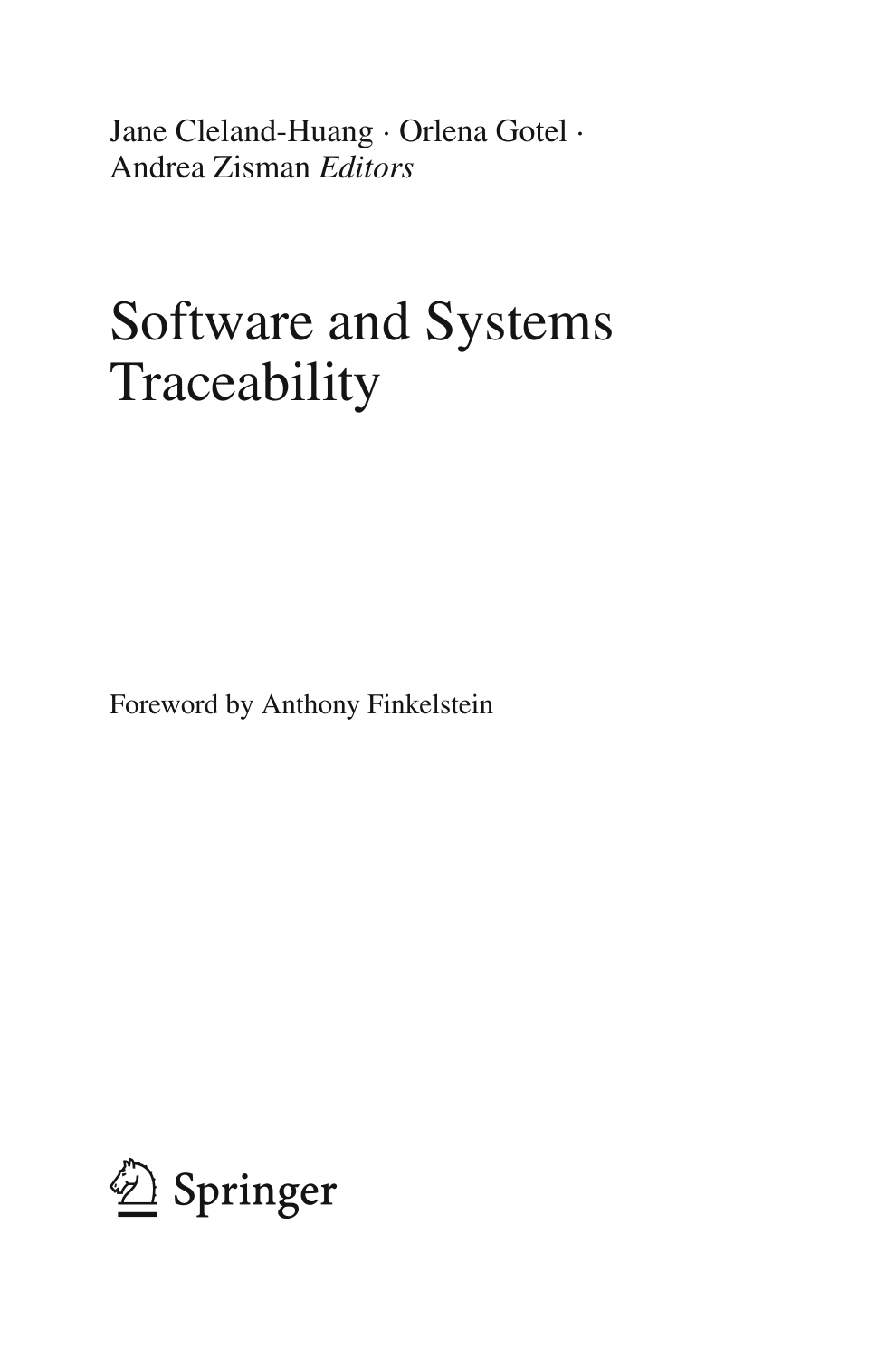*Editors* Jane Cleland-Huang DePaul University School of Computing 243 S. Wabash Avenue 60604 Chicago USA jhuang@cs.depaul.edu

Andrea Zisman City University School of Informatics London United Kingdom a.zisman@soi.city.ac.uk Orlena Gotel New York NY 10014 **IISA** olly@gotel.net

ISBN 978-1-4471-2238-8 e-ISBN 978-1-4471-2239-5 DOI 10.1007/978-1-4471-2239-5 Springer London Dordrecht Heidelberg New York

British Library Cataloguing in Publication Data A catalogue record for this book is available from the British Library

Library of Congress Control Number: 2011941143

## © Springer-Verlag London Limited 2012

Apart from any fair dealing for the purposes of research or private study, or criticism or review, as permitted under the Copyright, Designs and Patents Act 1988, this publication may only be reproduced, stored or transmitted, in any form or by any means, with the prior permission in writing of the publishers, or in the case of reprographic reproduction in accordance with the terms of licenses issued by the Copyright Licensing Agency. Enquiries concerning reproduction outside those terms should be sent to the publishers.

The use of registered names, trademarks, etc., in this publication does not imply, even in the absence of a specific statement, that such names are exempt from the relevant laws and regulations and therefore free for general use.

The publisher makes no representation, express or implied, with regard to the accuracy of the information contained in this book and cannot accept any legal responsibility or liability for any errors or omissions that may be made.

Printed on acid-free paper

Springer is part of Springer Science+Business Media (www.springer.com)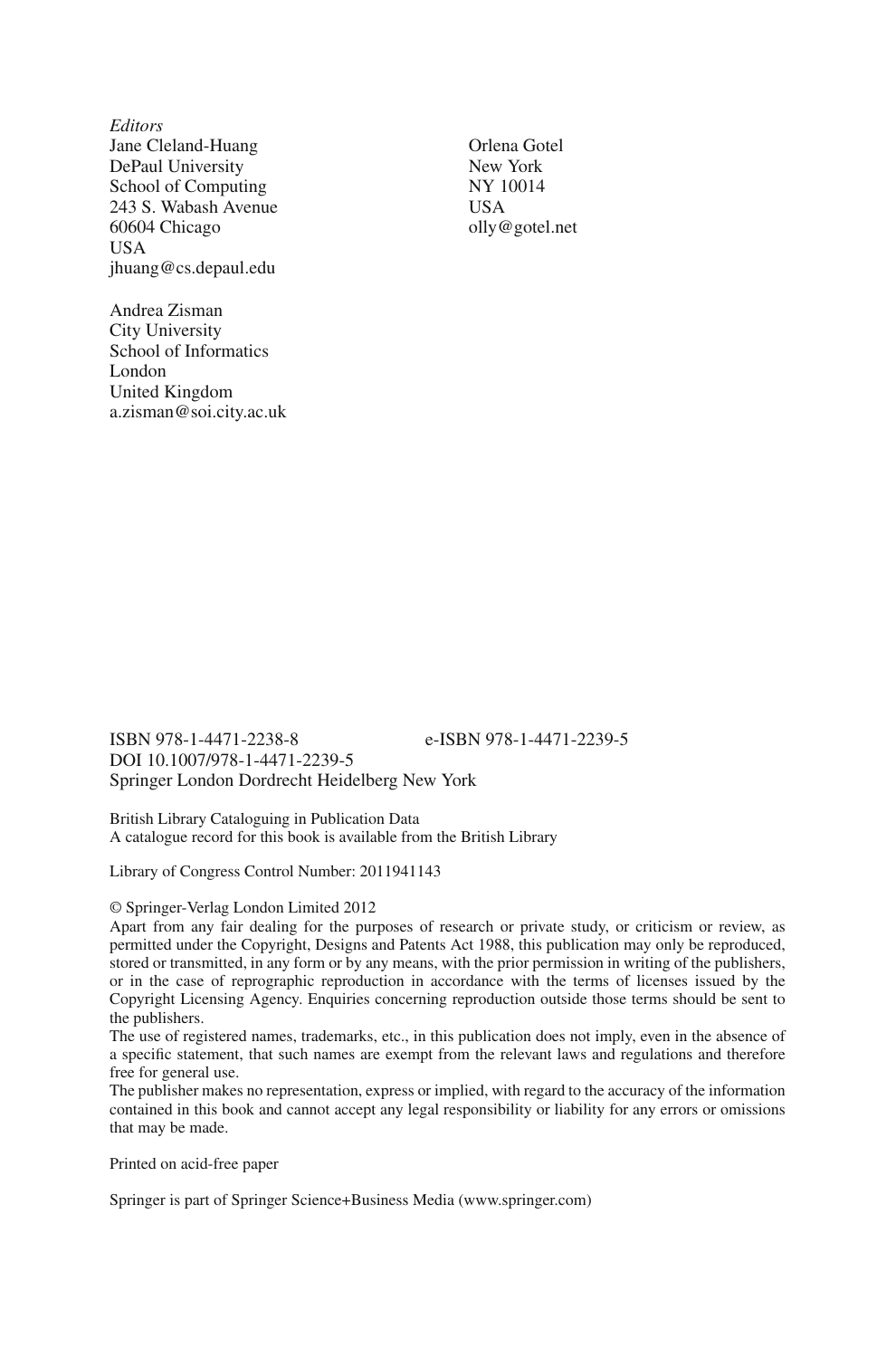## **Requirements and Relationships: A Foreword**

Software engineering is a pessimistic discipline. The glass is always half empty rather than half full. Not surprising really, we are hardened to the grind of improving quality, painstakingly testing and, never quite, eliminating bugs. Critical review is of the essence. We know there is "no silver bullet".

Traceability in software development must however, pessimism set aside, be marked as a success. We have characterised the problem. We have produced industrial strength tools that relieve a substantial part of the practical difficulties of managing traceability relations across different documents. We have arrived at a communal consensus regarding the principal notations to be used in software development, realised in UML, and characterised the relationships amongst these notations. These are all significant practical advances.

Research has gone further. One of the key challenges of traceability has been the return on investment. In essence only a few of the traceability links prove to be of value, that is are subsequently needed in support of a change. It is difficult to predict in advance however, which these might be. Given that establishing, documenting and managing traceability manually is expensive, the balance of costs and benefits is delicate one. It has been shown, convincingly in my view, that off-the-shelf information retrieval techniques will, with some judicious tuning, yield reasonable traceability links. I expect this, once industrially hardened and deployed, to drive cost reduction.

I guess with all this positivity you can sense a "but" coming ... and you are not wrong. While we have taken steps to advance the state of the art, the nature of the requirements challenge has shifted. The context has altered. Agile development has altered the way that much software is developed (just in case there is any remaining doubt, it is no longer a phenomenon of the programming fringe – it is mainstream software engineering). But agile development is really only a particular manifestation of the underlying trends in which it is becoming clear that it is cheaper to build software quickly, and change it if it fails to satisfy the emerging requirements, than to undertake the discipline of trying to get it exactly right at the outset. This is partly a technical change, the product of improved tools, environments and programming languages, but may also reflect changing business environments, that move at a pace set by a dynamic globalised economy. So we start with more change, indeed with